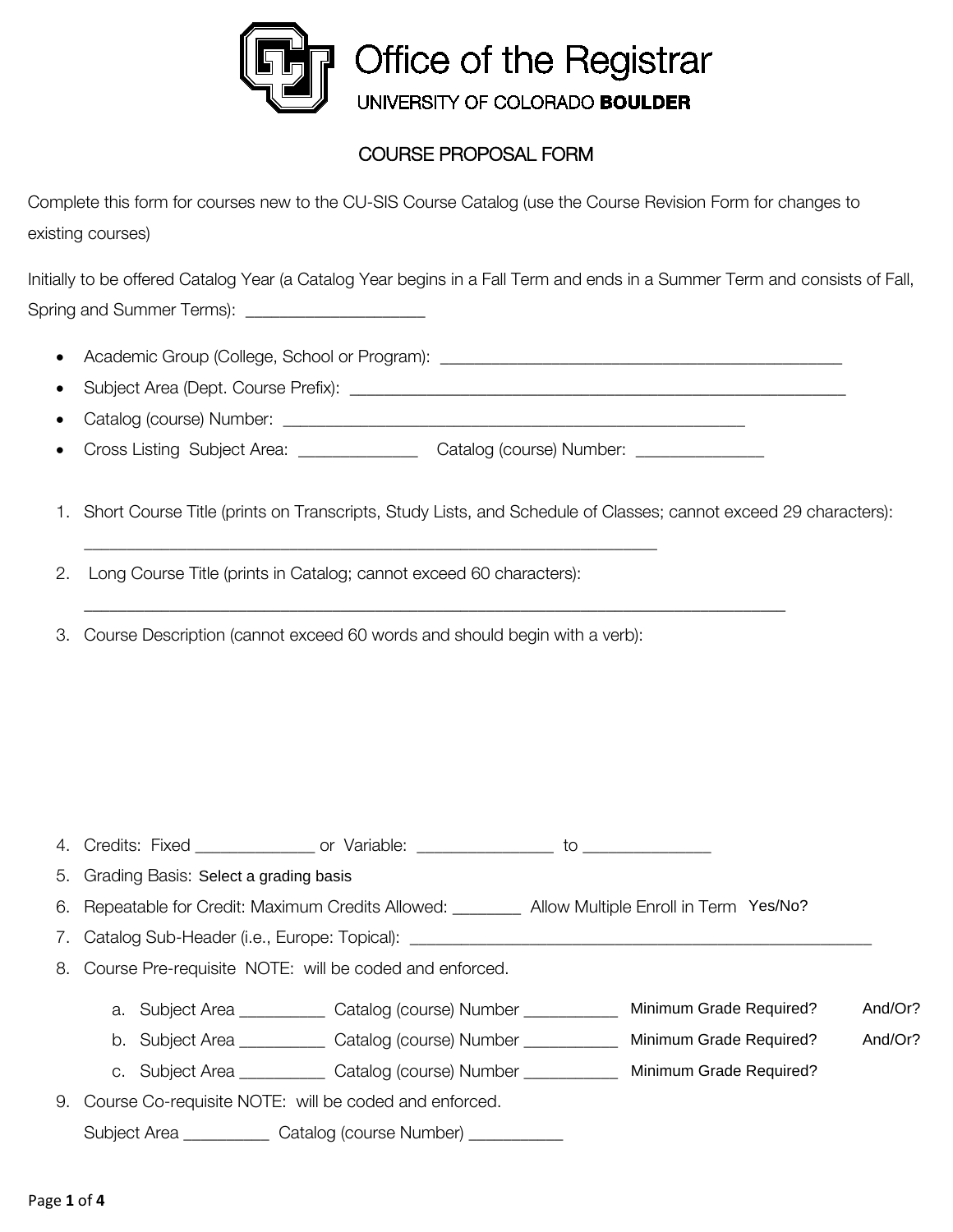- 10. Course Restrictions NOTE: will be coded and enforced.
	- a. \_\_\_\_\_\_\_\_\_\_\_\_\_\_\_\_\_\_\_\_\_\_\_\_\_\_\_\_\_\_\_\_\_\_\_\_\_\_\_\_\_\_\_\_\_\_\_\_\_\_\_\_\_\_\_\_\_\_\_\_\_\_\_\_\_\_\_\_\_\_\_\_\_\_\_\_\_\_\_\_\_\_\_\_\_\_\_\_\_\_
- 11. Components:
	- a. Activity Type (select only one):
		- Select a component activity
	- b. If two or more components are selected please note which component is graded/primary: \_\_\_\_\_\_\_\_\_\_\_
- 12. Anticipated enrollment number in each component (activity type), i.e., Lecture = 120 Lab = 30 \_\_\_\_\_\_\_\_\_\_\_
- 13. Course topics (cannot exceed 29 characters).

| Date: _______________ |
|-----------------------|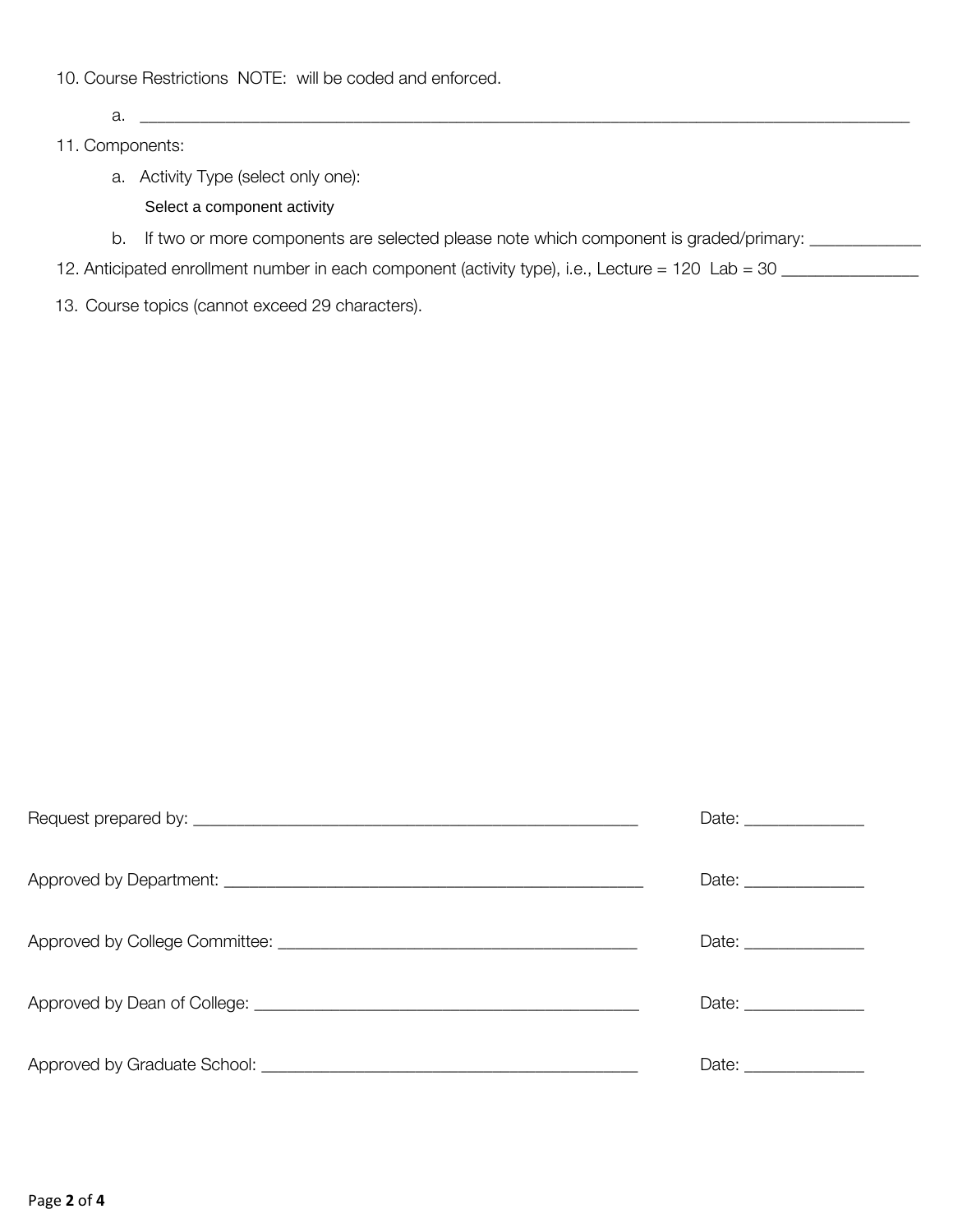## PART I: RATIONALE FOR OFFERING THE COURSE

13. Why should this course be offered? How does this course fit in with the existing curriculum? If it is necessary to offer the course as a double-listed (4000/5000) course, justify offering it in this format rather than as a 5000-level only course.

Was this course reviewed by a committee in the department?  $Y$ es  $\bigcirc$  No  $\bigcirc$ 





## PART II: TOPICAL OUTLINE OF THE COURSE

14. List under major and minor headings the principal topics covered in this course and the approximate number of class hours devoted to teach topic. Please be specific and inclusive. (Insert extra page if needed.)